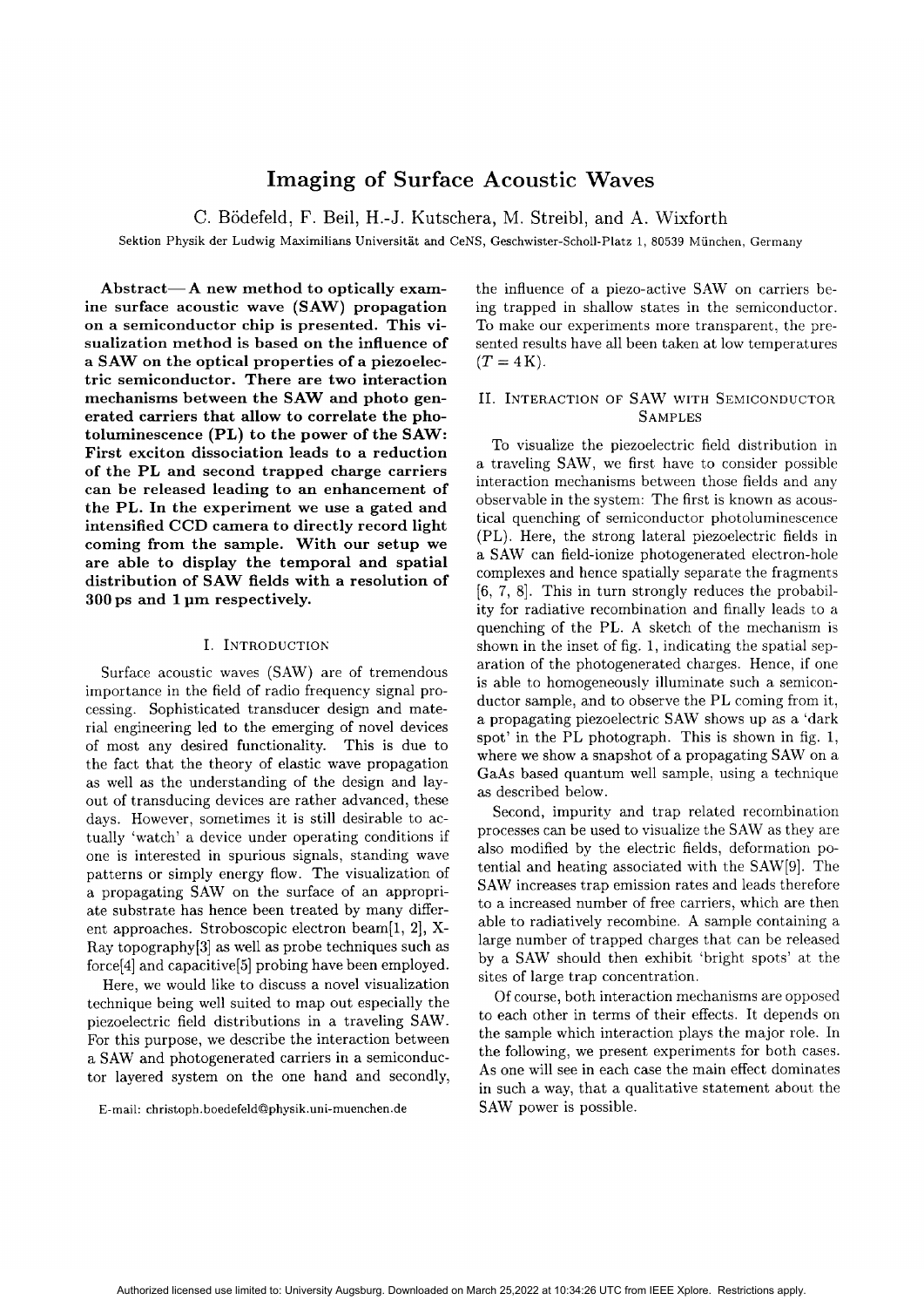It turns out that our method is exceptionally well suited to examine the SAW fields of sophisticated IDT structures as it does not use any probe waves or complicated setups and is therfore not restricted to special directions, frequencies or structures.



Fig. 1. Image of the impact of a SAW on a semiconductor heterostructure. We show the change in photoluminescence (PL) intensity caused by a SAW moving from left to right. The integration time for this picture was  $t_{int} = 10$  ns. The dark area corresponds to high SAW power due to quenching of the PL. Note the slightly brighter area right to the intensity minimum. It is believed that here carriers in traps are activated by the SAW and recombine. A sketch of the mechanism of PL quenching is shown in the inset. An exciton is formed by absorbing a photon  $(h\nu)$ . This exciton can be split up by the strong electric fields of the SAW **as** indicated by the conduction and valence band modulation. The spatially separated carriers are trapped in the moving lateral potential wells, being  $\lambda_{SAW}/2$  apart from each other. Hence, recombination is strongly suppressed.

## III. EXPERIMENTAL SETUP

Our samples are mounted in an optical cryostat, providing temperatures as low as  $T = 4K$ . It can be illuminated externally by a pulsed laser and SAW can be excited using different interdigitated transducer geometries. The whole experiment is triggered by a pulse generator, whose repetition rate is set to 100kHz. The same pulse generator triggers the laser, the **SAW,** and the infrared detector, consisting of an intensified gated CCD.

To illuminate the sample and detect the PL light a standard confocal setup with variable microscope objectives ranging from 5x to **BOX** was used. To reduce any reflected and stray laser light, which could damage the detector, an edge filter blocking the light below 780nm is utilized. **A** laser diode illuminates the sample with above bandgap radiation at  $\lambda = 680$  nm. The photoluminescence is then detected by an intensified CCD, providing a time resolution of  $t_{min} = 300$  ps and being sensitive up to a wave length of  $\lambda_{max} = 900$  nm.

To optically pump the semiconductor, the laser is turned on only for a time of  $t_{laser}= 50$  ns. Single PL images are taken at the repetition rate of the whole setup, i.e. 100kHz. They are co-added in the CCD to a so called frame, which is read out by a computer every 20ms. To enhance the S/N ratio, a software averages the frames to a single picture. In the presented experiments 255 frames were integrated, which translates with an opening time of  $t_{int} = 10$  ns to a total integration time of 255 Frames/Picture  $\times$  20 ms/Frame  $\times$  10 ns/10 µs = 5.1 ms/Picture.

The pictures have been taken with different integration times ranging from  $t_{int} = 300 \text{ ps to } 25 \text{ ns at a}$ time when the laser is on. The timing sequence between laser, SAW, and detection gate then allows for a stroboscopic imaging of the PL and the influence of the SAW on it.

#### IV. EXPERIMENTAL RESULTS

#### *A . Images of plain transducers*

First, we want to present an experiment employing the quenching of the PL as the main interaction. As described above, a SAW moving through the observed area reduces the PL. In fig. 1 an image with an integration time of  $t_{int} = 10$  ns has been taken 325 ns after the RF-pulse of frequency  $f = 470 \text{ MHz}$ , power  $P = 34$  dBm and  $t = 40$  ns duration had been applied. The sample is a GaAs/ $In<sub>0.15</sub>Ga<sub>0.85</sub>As heterostructure$ with a quantum well of  $100 \text{\AA}$  thickness. The quantum well has been etched on all areas surrounding the SAW path to reduce stray light. Without SAW, the sample appears uniformly bright, as the uniform illumination creates electron hole pairs which radiatively recombine by emitting PL light. Once a SAW is present, however, the piezoelectric fields quench the PL on the respective area of the sample. This is observed as a dark spot, which is clearly seen in the figure, where we show a snapshot of a SAW, which has traveled approximately 950 pm.

Looking more closely into the picture of the SAW, other features appear: **A** curvature of the wave front and a small area of increased light intensity right in front of the main wave packet. Whereas the first feature can be simply explained with simulations, the second is probably due to the second interaction mechanism mentioned before: Acoustically driven recombination of trapped carriers. Here, the emission rate of the traps is modified by the SAW[9]. However, it is not yet clear why this effect and hence the bright area shows up some  $100 \mu m$  in front of the wave.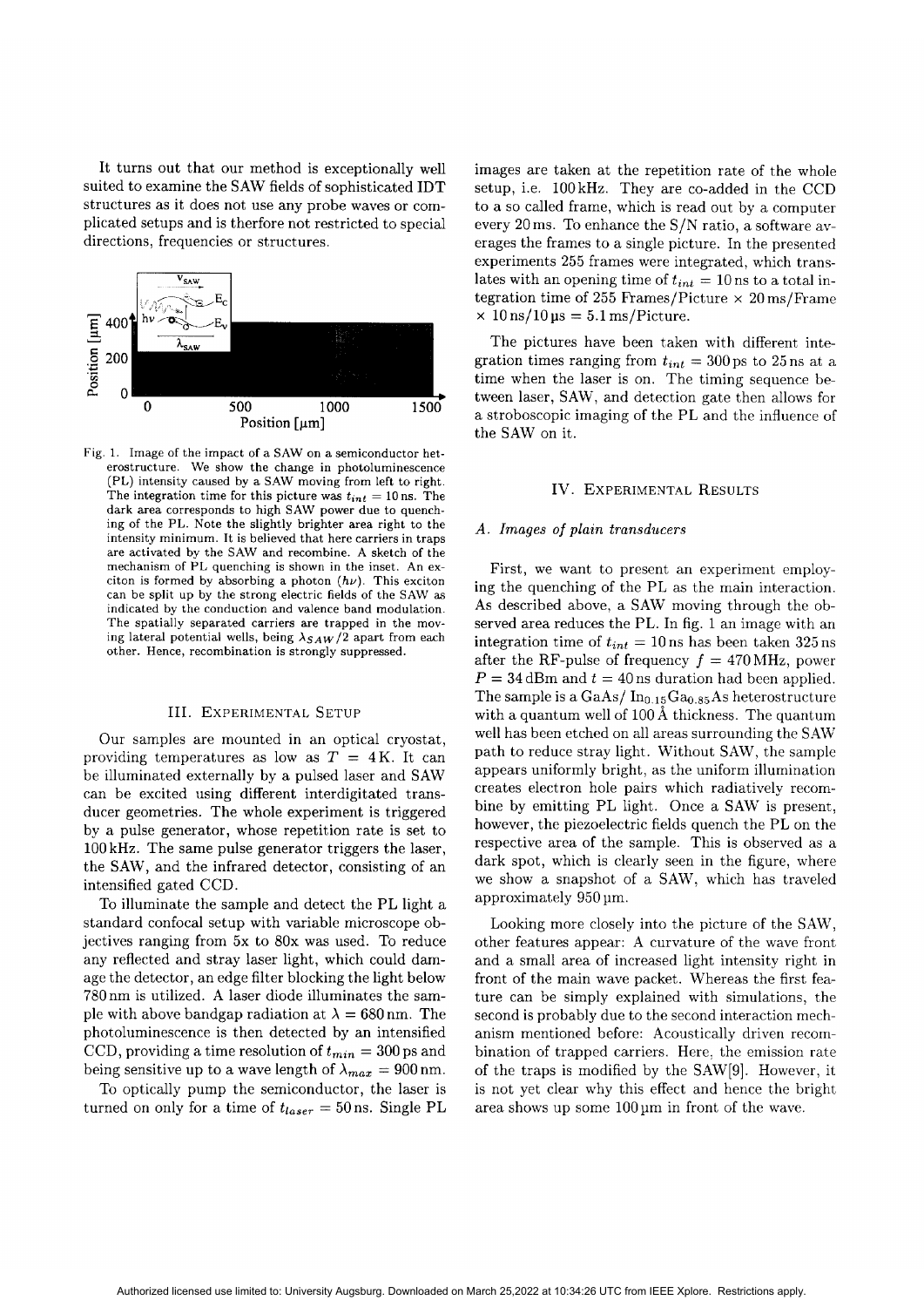

Fig. 2. Multiple reflections of a single SAW pulse depicted as a time series of cross sections along the SAW path. The change in PL intensity of a  $GaAs/In<sub>0.15</sub>Ga<sub>0.85</sub>As het$ erostructure has been plotted against time (up) and position on the sample (right). Black corresponds to reduced, white to increased PL intensity. The central part of the SAW path in fig. 1 **was** integrated to get a curve for each time respectively. A SAW is launched at a time  $t_0 = 0$  ns. Up to **4** reflections can be seen together with secondary waves. Again, recombination is enhanced right in front of the wave packet. This is probably due to activation of trapped carriers.

## *B. Time series*

The imaging technique can now be used to visualize the temporal evolution of a propagating SAW. For this purpose the central part of fig. 1has been integrated normal to the propagation direction. These curves are then displayed for consecutive times in fig. 2. Interesting features can be identified: Not only multiple echos are reflected from the IDTs. Furthermore one can see that lots of different waves with smaller amplitude are traveling across the sample. These are probably due to reflections at the chip edges or other structures. Also, the well known 'triple transit echo' seems to be split up into two wave packets. And last but not least increased light intensity **as** described in fig. **1** can be seen right in front of the wave.

### *C. Images of complex wave fields*

Our visualization method can also be used to study the wave fields of complex IDT structures. As an example the SAW fields of a focusing transducers are imaged via the second interaction mechanism



Fig. **3.** Visualization of the piezoelectric fields corresponding to a SAW excited by a complex focusing transducer (left). The right panel shows the corresponding results of our simulation procedure as explained in the text (not to scale). To visualize the SAW fields, in this figure the timing sequence of the experiment has been chosen such that the SAW activated emission of trapped carriers gives the recorded signal. Note the fine structure in the lateral field distribution which can be nicely reproduced by the calculation. It turns out that this fine structure arises from interference of waves coming from different parts of the transducer.

and directly compared to the prediction of a simple  $model[10]$ . In this model, the SAW field is calculated by a numerical method based on a Huygens-type construction. Taking into account the runtime and the slowness curves of the material, also pulsed SAW can be simulated.

Nearly perfect agreement between the simulation and the experiment is achieved, as can be seen in fig. **3.** The sample shown here has been deliberately treated to increase the number of surface states acting **as** traps for photogenerated carriers. This results in a very bright SAW induced PL from the trapped charges.

The experiment is as follows: The sample is again illuminated with above bang gap radiation. The surface states and other traps hence are occupied. After the laser has been turned off, a SAW is launched. At a given time the detector is switched on, recording